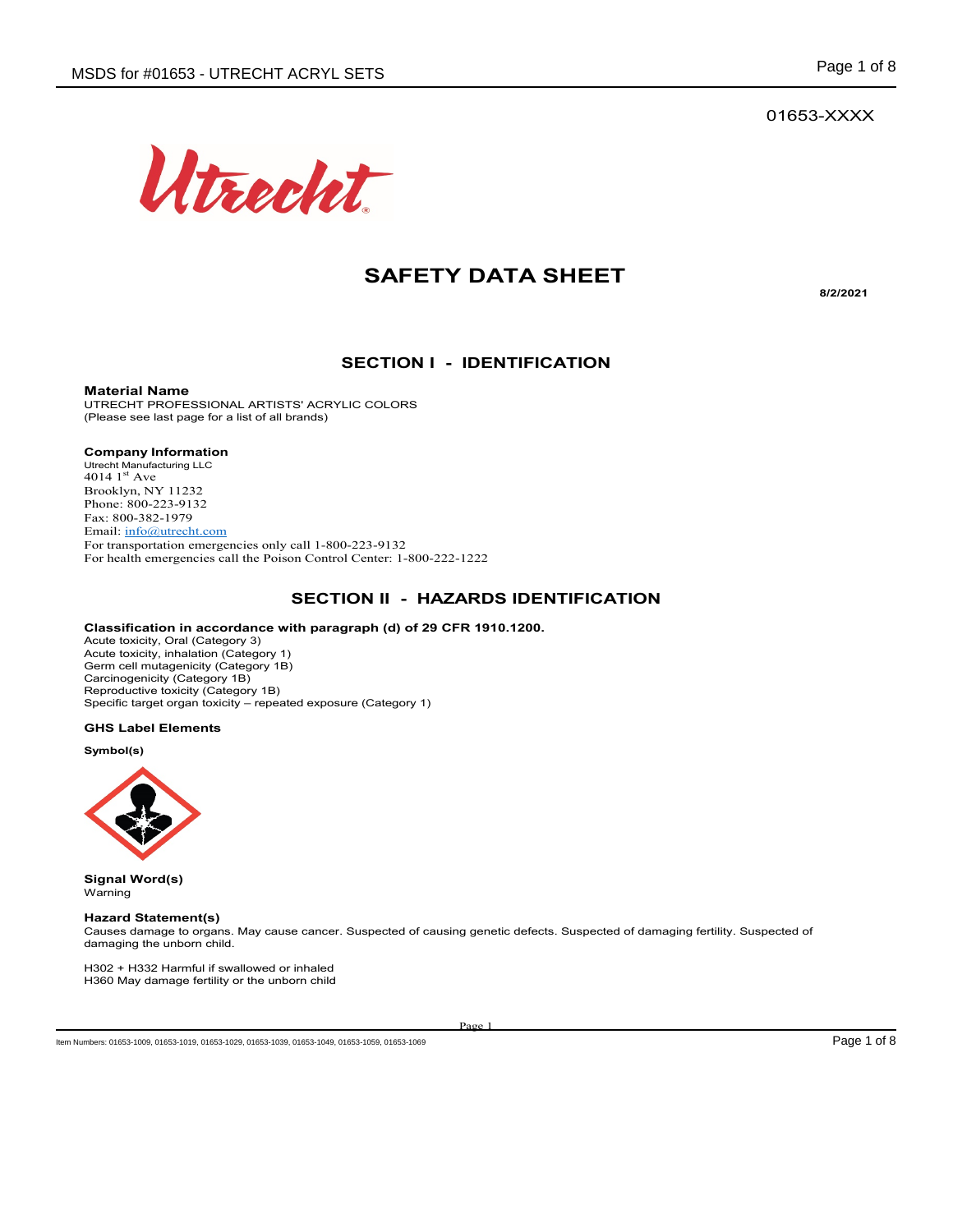H373 May cause damage to organs through prolonged or repeated exposure

#### **Precautionary Statement(s)**

P201 Obtain special instructions before use

P202 Do not handle until all safety precautions have been read and understood

P260 Do not breathe dust/fume/gas/mists/vapour/spray

P264 Wash skin thoroughly after handling

P270 Do not eat, drink or smoke when using this product

P271 Use only outdoors or in a well-ventilated area

P280 Wear protective gloves/protective clothing/eye protection/face protection

P301+P312+P330 IF SWALLOWED, call a POISON CONTROL CENTER/doctor if you feel unwell. Rinse mouth.

P304+P340+P312 IF INHALED, remove person to fresh air and keep comfortable for breathing. call a POISON CONTROL CENTER/doctor if you feel unwell

P391 Collect spillage

P405 store locked up

P501 Dispose of contents/container to an approved waste disposal plant.

#### **Prevention**

Obtain special instructions before use. Do not handle until all safety precautions have been read and understood. Do not breathe dust/fume/gas/mist/vapours/spray. Wash hands thoroughly after handling. Do not eat, drink or smoke when using this product. Avoid release to the environment. Use personal protective equipment as required. Store locked up.

#### **Response**

Get medical advice/attention. Get medical advice/attention if you feel unwell. Collect spillage. IF exposed or concerned: Get medical advice/ attention.

#### **SECTION III - HAZARDOUS INGREDIENTS**

|                              |             | <b>PEL/TLV</b> | Max          |             |
|------------------------------|-------------|----------------|--------------|-------------|
| <b>Hazardous Ingredients</b> | $CAS/EC \#$ | (MG/M#)        | % Weight NTP | <b>IARC</b> |
| <b>CADMIUM</b>               | 7440-43-9   | 0.01           | 036950       |             |

#### **SECTION IV - FIRST AID MEASURES**

FIRST AID MEASURES: NONE REQUIRED. NO ACUTE HEALTH EFFECTS EXPECTED.

#### **SECTION V - FIRE FIGHTING MEASURES**

FLASH POINT (METHOD): N/A  $\overline{A}$  autoignition temperature: N/A EXPLOSION LIMITS IN AIR (% BY VOLUME): NOT EXPLOSIVE EXTINGUISHING MEDIA: NO SPECIAL MEDIA REQUIRED FIRE FIGHTING PROCEDURES: NO SPECIAL FIRE FIGHTING PROCEDURES REQUIRED UNUSUAL FIRE & EXPLOSION HAZARDS: NOT COMBUSTIBLE

#### **SECTION VI - ACCIDENTAL RELEASE MEASURES**

STEPS TO BE TAKEN IN CASE A MATERIAL IS SPILLED: Clean up in accordance with all applicable regulations. Absorb spillage with noncombustible, absorbent material. For waste disposal, see Section XIII

Item Numbers: 01653-1009, 01653-1019, 01653-1029, 01653-1039, 01653-1049, 01653-1059, 01653-1059, 01653-1059, 01653-1059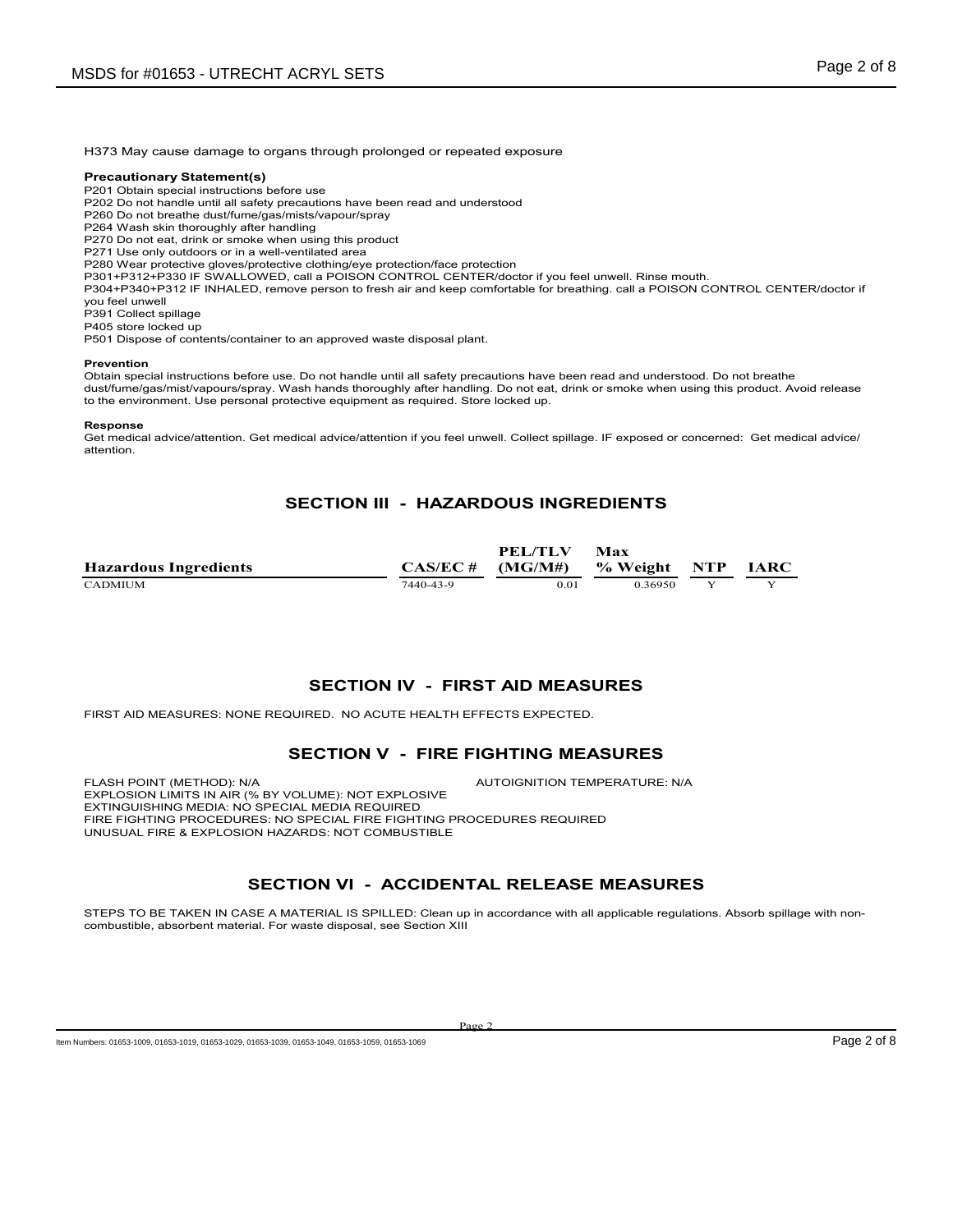### **SECTION VII - HANDLING AND STORAGE**

PRECAUTIONS TO BE TAKEN DURING STORAGE AND HANDLING: Good industrial hygiene practice requires that exposure be maintained below the TLV. This is preferably achieved through the provision of adequate ventilation. When exposure cannot be adequately controlled in this way, personal respiratory protection should be employed.

#### **SECTION VIII - EXPOSURE CONTROLS / PERSONAL PROTECTION**

RESPIRATORY PROTECTION AND SPECIAL VENTILATION REQUIREMENTS: NONE REQUIRED OTHER PROTECTIVE EQUIPMENT (GLOVES, GOGGLES, ETC): NONE REQUIRED WORK/HYGIENE PRACTICES: Do not spray apply. **AVOID USING IF PREGNANT OR CONTEMPLATING PREGNANCY.** Workers exposed to cadmium dusts must have routine medical monitoring (see OSHA Cadmium Regulation, 29 CFR 1910.1027). ENGINEERING CONTROLS: Not for use by children.

#### **SECTION IX - PHYSICAL AND CHEMICAL PROPERTIES**

BOILING POINT: N/A<br>
VAPOR PRESSURE N/A<br>
VAPOR PRESSURE N/A SPECIFIC VAPOR DENSITY (AIR=1): N/A<br>SOLUBILITY IN WATER: N/A

FLASH POINT (METHOD): N/A<br>SPECIFIC GRAVITY: N/A REACTIVITY IN WATER: NON-REACTIVE

### **SECTION X - STABILITY AND REACTIVITY**

HAZARDOUS POLYMERIZATION PRODUCTS: N/A STABILITY: STABLE CONDITIONS TO AVOID: N/A INCOMPATIBILITY (MATERIALS TO AVOID): N/A HAZARDOUS DECOMPOSITION PRODUCTS: Carbon monoxide, carbon dioxide and smoke

# **SECTION XI - TOXICOLOGICAL INFORMATION**

ACUTE EFFECTS ASSOCIATED WITH USE OF THIS MATERIAL: MAY BE HARMFUL IF SWALLOWED. MAY BE HARMFUL BY BREATHING DUSTS OR MISTS. The summated LD50 is 5752.9 mg/kg. The summated LC50 is 10007 mg/cubic meter. This product is considered to be a known or suspected human carcinogen by NTP, IARC or OSHA (see section III)

#### **SECTION XII - ECOLOGICAL INFORMATION**

HARMFUL EFFECTS KNOWN OTHER THAN THOSE ASSOCIATED WITH SUSPENDED INERT SOLIDS IN WATER.

# **SECTION XIII - DISPOSAL CONSIDERATIONS**

RCRA HAZARD CLASS (40 CFR 261): THIS PRODUCT IS NOT CLASSIFIED AS A HAZARDOUS WASTE. WASTE DISPOSAL METHOD: DISPOSE OF IN ACCORDANCE WITH FEDERAL, STATE AND LOCAL REGULATIONS.

# **SECTION XIV - TRANSPORTATION INFORMATION**

U.S. DOT (49 CFR 172.101): THIS IS NOT A HAZARDOUS MATERIAL AS CLASSIFIED BY CFR 172.101.

# **SECTION XV - REGULATORY INFORMATION**

CONTENTS OF THIS SDS COMPLY WITH OSHA HAZARD COMMUNICATION STANDARD 29 CFR 1910.1200

Page 3

Item Numbers: 01653-1009, 01653-1019, 01653-1029, 01653-1039, 01653-1049, 01653-1059, 01653-1059, 01653-1059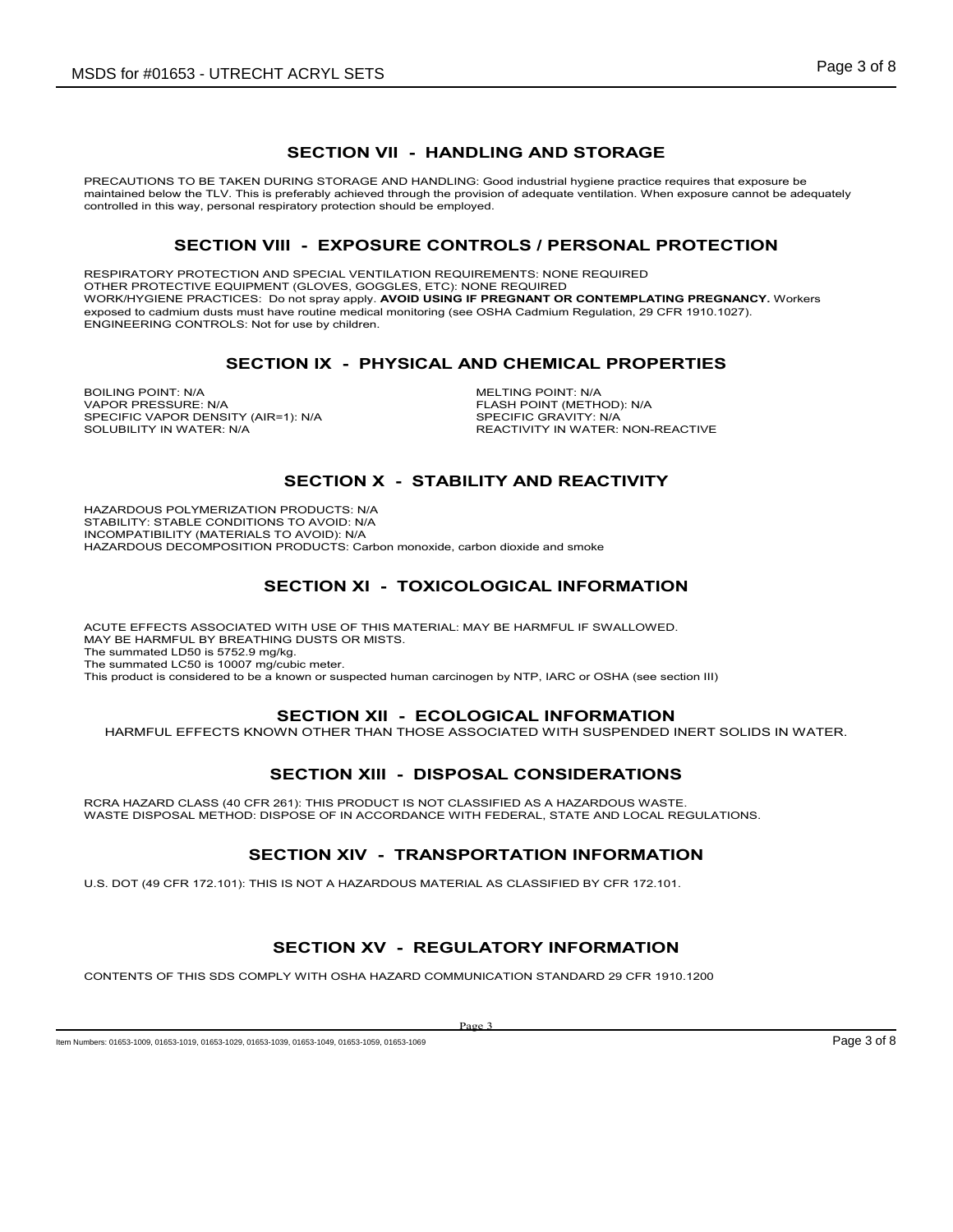EPA SARA TITLE III CHEMICAL LISTINGS: SECTION 302.4 EXTREMELY HAZARDOUS SUBSTANCES (40 CFR 355): NONE

SECTION 313 TOXIC CHEMICALS (40 CFR 372): NONE

INTERNATIONAL REGULATIONS

CANADIAN WHMIS: THIS PRODUCT IS A CONTROLLED PRODUCT UNDER CANADA'S WORKPLACE HAZARDOUS MATERIALS INFORMATION SYSTEM. IT CONTAINS THE FOLLOWING TOXIC OR HIGHLY TOXIC MATERIALS: **MICA** 

Under CPSC's consumer product regulations (16CFR1500.3 and 150014), this product has the following required acute and chronic hazard labeling:

#### **WARNING: EXPOSURE MAY CAUSE HARM TO THE DEVELOPING FETUS. Contains: CADMIUM**

PRECAUTIONS: **AVOID USING IF PREGNANT OR CONTEMPLATING PREGNANCY.** Not for use by children.

## **SECTION XVI - OTHER INFORMATION**

Disclaimer: We believe the statements, technical information and recommendations contained herein are reliable, but they are given without warranty or guarantee of any kind. The information contained in this document applies to this specific material as supplied. It may not be valid for this material if it is used in combination with any other materials. It is the user's responsibility to satisfy oneself as to the suitability and completeness of this information for the user's own particular use.

**LAST REVISION DATE: 08/02/2021**

**Prepared by Duke OEM Toxicology**

Page 4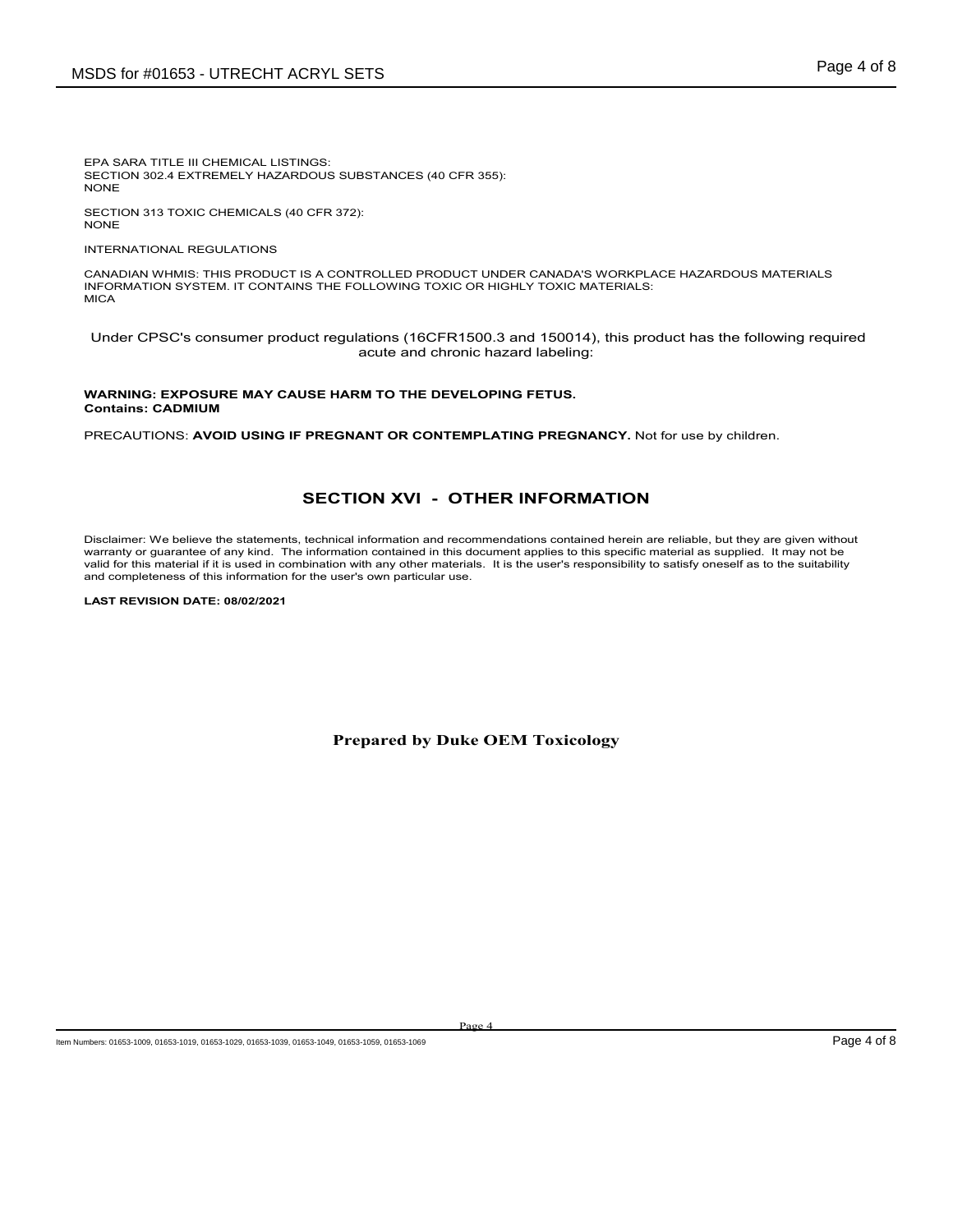## **COLOR INFORMATION**

THIS SDS APPLIES TO THE FOLLOWING COLORS WHICH ARE ASSOCIATED WITH HAZARDOUS AND/OR NON-HAZARDOUS INGREDIENTS

| <b>Product Color</b>                  | SKU | <b>Hazardous Ingredient</b> |
|---------------------------------------|-----|-----------------------------|
| 01111 TITANIUM WHITE-2OZ              |     | (NONE)                      |
| 01120 CADMIUM YELLOW HUE-2OZ          |     | (NONE)                      |
| 01140 CADMIUM RED HUE-2OZ             |     | (NONE)                      |
| 01150 CERULEAN BLUE HUE-2OZ           |     | (NONE)                      |
| 01151 ULTRAMARINE BLUE-2OZ            |     | (NONE)                      |
| 01160 BRILLIANT GREEN-2OZ             |     | (NONE)                      |
| 01181 YELLOW OCHRE-2OZ                |     | (NONE)                      |
| 01183 RAW SIENNA-2OZ                  |     | (NONE)                      |
| 01184 BURNT SIENNA-2OZ                |     | (NONE)                      |
| 01186 VENETIAN RED-2OZ                |     | (NONE)                      |
| 01187 RAW UMBER-2OZ                   |     | (NONE)                      |
| 01188 BURNT UMBER-2OZ                 |     | (NONE)                      |
| 01191 IVORY BLACK-2OZ                 |     | (NONE)                      |
| 01192 MARS BLACK-2OZ                  |     | (NONE)                      |
| 01193 PAYNES GRAY-2OZ                 |     | (NONE)                      |
| 01195 MEDIUM GRAY-2OZ                 |     | (NONE)                      |
| 01222 HANSA YELLOW LIGHT-2OZ          |     | (NONE)                      |
| 01223 AZO YELLOW MEDIUM-2OZ           |     | (NONE)                      |
| 01224 AZO YELLOW ORANGE-2OZ           |     | (NONE)                      |
| 01240 NAPHTHOL RED LIGHT-2OZ          |     | (NONE)                      |
| 01241 LIGHT PINK-2OZ                  |     | (NONE)                      |
| 01246 NAPHTHOL CRIMSON-2OZ            |     | (NONE)                      |
| 01248 ALIZARIN CRIMSON HUE-2OZ        |     | (NONE)                      |
| 01251 COBALT BLUE HUE-2OZ             |     | (NONE)                      |
| 01252 BRILLIANT BLUE-2OZ              |     | (NONE)                      |
| 01254 PHTHALO BLUE (GREEN SHADE)-2OZ  |     | (NONE)                      |
| 01261 CADMIUM GREEN-2OZ               |     | <b>CADMIUM</b>              |
| 01262 CHROMIUM OXIDE GREEN-2OZ        |     | (NONE)                      |
| 01263 HOOKERS GREEN HUE-2OZ           |     | (NONE)                      |
| 01264 VIRIDIAN HUE-2OZ                |     | (NONE)                      |
| 01265 EMERALD GREEN-2OZ               |     | (NONE)                      |
| 01266 TURQUOISE-2OZ                   |     | (NONE)                      |
| 01267 PHTHALO GREEN (BLUE SHADE)-2OZ  |     | (NONE)                      |
| 01299 UNBLEACHED TITANIUM-2OZ         |     | (NONE)                      |
| 01325 CADMIUM YELLOW LEMON PURE-2OZ   |     | <b>CADMIUM</b>              |
| 01326 CADMIUM YELLOW LIGHT PURE-2OZ   |     | <b>CADMIUM</b>              |
| 01327 CADMIUM YELLOW MEDIUM PURE-2OZ  |     | <b>CADMIUM</b>              |
| 01328 CADMIUM YELLOW DEEP PURE-2OZ    |     | <b>CADMIUM</b>              |
| 01330 CADMIUM ORANGE HUE-2OZ          |     | (NONE)                      |
| 01334 PERMANENT SILVER-2OZ            |     | (NONE)                      |
| 01335 PERMANENT GOLD-2OZ              |     | (NONE)                      |
| 01336 PERMANENT BRONZE-2OZ            |     | (NONE)                      |
| 01337 INDO ORANGE RED-2OZ             |     | (NONE)                      |
| 01340 IRIDESCENT ANTIQUE GOLD-2OZ     |     | (NONE)                      |
| 01341 IRIDESCENT COPPER-2OZ           |     | (NONE)                      |
| 01342 IRIDESCENT SILVER-2OZ           |     | (NONE)                      |
| 01343 IRIDESCENT ANTIQUE BRONZE-2OZ   |     | (NONE)                      |
| 01344 IRIDESCENT BRONZE-2OZ           |     | (NONE)                      |
| 01345 IRIDESCENT GOLD-2OZ             |     | (NONE)                      |
| 01346 IRIDESCENT WHITE-2OZ            |     | (NONE)                      |
| 01347 IRIDESCENT ANTIQUE COPPER-2OZ   |     | (NONE)                      |
| 01348 IRIDESCENT ANTIQUE SILVER-2OZ   |     |                             |
| 01349 IRIDESCENT RUSSET-2OZ           |     | (NONE)                      |
|                                       |     | (NONE)                      |
| 01355 COBALT BLUE PURE-2OZ            |     | (NONE)                      |
| 01357 CERULEAN BLUE CHROMIUM PURE-2OZ |     | (NONE)                      |
| 01375 DIOXAZINE PURPLE-2OZ            |     | (NONE)                      |
| 01421 HANSA YELLOW PALE-2OZ           |     | (NONE)                      |

Item Numbers: 01653-1009, 01653-1019, 01653-1029, 01653-1039, 01653-1049, 01653-1059, 01653-1069 Page 5 of 8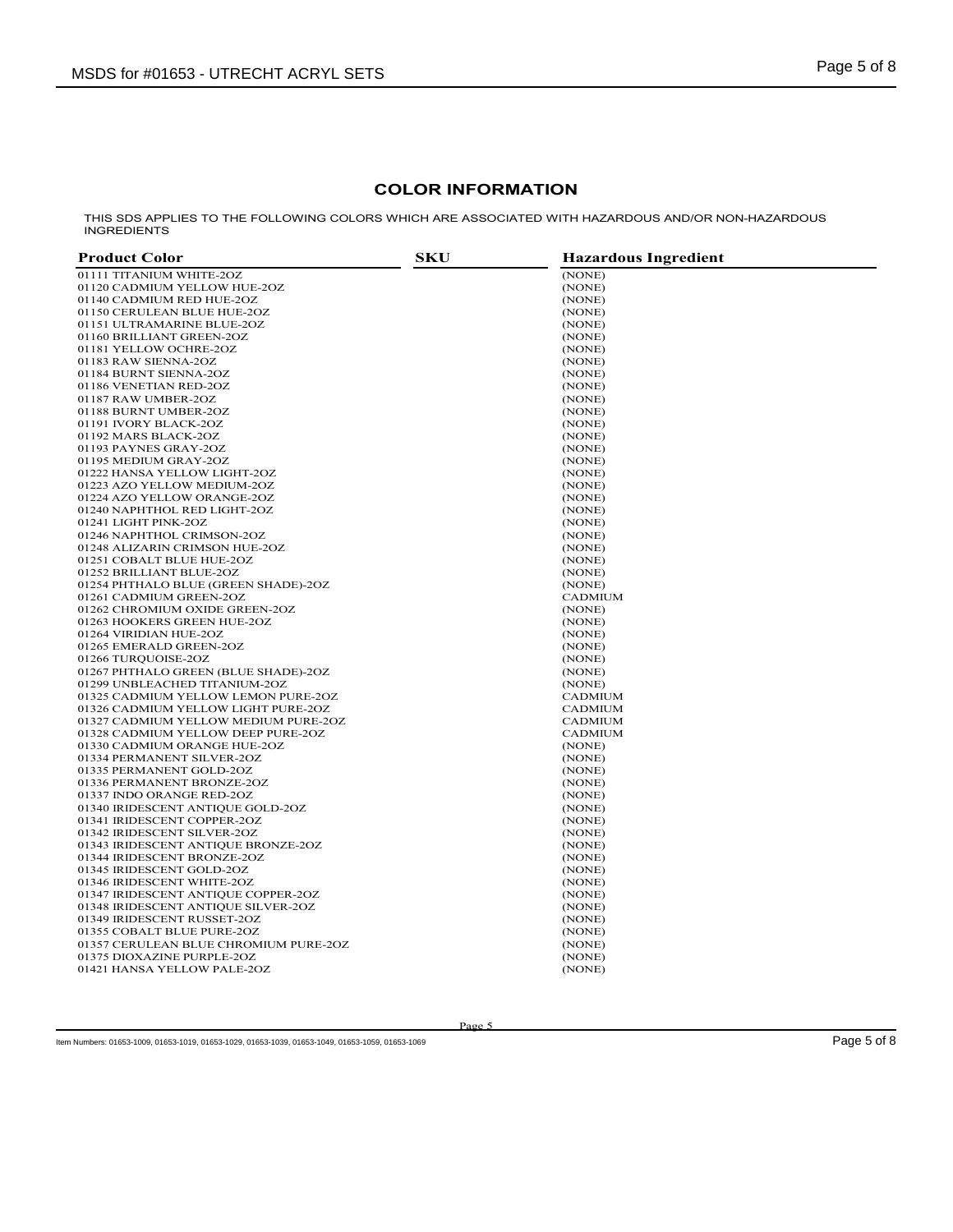| <b>Product Color</b>                                                 | <b>SKU</b> | <b>Hazardous Ingredient</b> |
|----------------------------------------------------------------------|------------|-----------------------------|
| 01448 OUINACRIDONE RED-2OZ                                           |            | (NONE)                      |
| 01461 PERMANENT GREEN-2OZ                                            |            | (NONE)                      |
| 01471 QUINACRIDONE VIOLET-2OZ                                        |            | (NONE)                      |
| 01472 PERMANENT VIOLET-2OZ                                           |            | (NONE)                      |
| 01533 CADMIUM ORANGE PURE-2OZ                                        |            | <b>CADMIUM</b>              |
| 01643 CADMIUM RED LIGHT PURE-2OZ                                     |            | <b>CADMIUM</b>              |
| 01644 CADMIUM RED MEDIUM PURE-2OZ                                    |            | <b>CADMIUM</b>              |
| 01645 CADMIUM RED EXTRA DEEP PURE-2OZ                                |            | <b>CADMIUM</b>              |
| 02111 TITANIUM WHITE-5OZ                                             |            | (NONE)                      |
| 02120 CADMIUM YELLOW HUE-5OZ                                         |            | (NONE)                      |
| 02140 CADMIUM RED HUE-5OZ                                            |            | (NONE)                      |
| 02150 CERULEAN BLUE HUE-5OZ                                          |            | (NONE)                      |
| 02151 ULTRAMARINE BLUE-5OZ<br>02160 BRILLIANT GREEN-5OZ              |            | (NONE)<br>(NONE)            |
| 02181 YELLOW OCHRE-5OZ                                               |            | (NONE)                      |
| 02183 RAW SIENNA-5OZ                                                 |            | (NONE)                      |
| 02184 BURNT SIENNA-5OZ                                               |            | (NONE)                      |
| 02186 VENETIAN RED-5OZ                                               |            | (NONE)                      |
| 02187 RAW UMBER-5OZ                                                  |            | (NONE)                      |
| 02188 BURNT UMBER-5OZ                                                |            | (NONE)                      |
| 02191 IVORY BLACK-5OZ                                                |            | (NONE)                      |
| 02192 MARS BLACK-5OZ                                                 |            | (NONE)                      |
| 02193 PAYNES GRAY-5OZ                                                |            | (NONE)                      |
| 02222 HANSA YELLOW LIGHT-5OZ                                         |            | (NONE)                      |
| 02240 NAPHTHOL RED LIGHT-5OZ                                         |            | (NONE)                      |
| 02241 LIGHT PINK-5OZ                                                 |            | (NONE)                      |
| 02242 IRIDESCENT SILVER-5OZ                                          |            | (NONE)                      |
| 02246 NAPHTHOL CRIMSON-5OZ                                           |            | (NONE)                      |
| 02248 ALIZARIN CRIMSON HUE-5OZ                                       |            | (NONE)                      |
| 02251 COBALT BLUE HUE-5OZ                                            |            | (NONE)                      |
| 02252 BRILLIANT BLUE-5OZ                                             |            | (NONE)                      |
| 02254 PHTHALO BLUE (GREEN SHADE)-5OZ<br>02261 CADMIUM GREEN-5OZ      |            | (NONE)<br><b>CADMIUM</b>    |
| 02262 CHROMIUM OXIDE GREEN-5OZ                                       |            | (NONE)                      |
| 02263 HOOKERS GREEN HUE-5OZ                                          |            | (NONE)                      |
| 02264 VIRIDIAN HUE-5OZ                                               |            | (NONE)                      |
| 02266 TURQUOISE-5OZ                                                  |            | (NONE)                      |
| 02267 PHTHALO GREEN (BLUE SHADE)-5OZ                                 |            | (NONE)                      |
| 02299 UNBLEACHED TITANIUM-5OZ                                        |            | (NONE)                      |
| 02325 CADMIUM YELLOW LEMON PURE-5OZ                                  |            | <b>CADMIUM</b>              |
| 02326 CADMIUM YELLOW LIGHT PURE-5OZ                                  |            | <b>CADMIUM</b>              |
| 02327 CADMIUM YELLOW MEDIUM PURE-5 OZ                                |            | <b>CADMIUM</b>              |
| 02330 CADMIUM ORANGE HUE-5OZ                                         |            | (NONE)                      |
| 02340 IRIDESCENT GOLD-5OZ                                            |            | (NONE)                      |
| 02357 CERULEAN BLUE CHROMIUM PURE-5OZ<br>02421 HANSA YELLOW PALE-5OZ |            | (NONE)<br>(NONE)            |
| 02433 CADMIUM ORANGE PURE-5OZ                                        |            | <b>CADMIUM</b>              |
| 02448 OUINACRIDONE RED-5OZ                                           |            | (NONE)                      |
| 02461 PERMANENT GREEN-5OZ                                            |            | (NONE)                      |
| 02471 QUINACRIDONE VIOLET-5OZ                                        |            | (NONE)                      |
| 02472 PERMANENT VIOLET-5OZ                                           |            | (NONE)                      |
| 02475 DIOXAZINE PURPLE-5OZ                                           |            | (NONE)                      |
| 02543 CADMIUM RED LIGHT PURE-5OZ                                     |            | <b>CADMIUM</b>              |
| 02544 CADMIUM RED MEDIUM PURE-5OZ                                    |            | <b>CADMIUM</b>              |
| 02555 COBALT BLUE PURE-5OZ                                           |            | (NONE)                      |
| 02645 CADMIUM RED EXTRA DEEP PURE-5OZ                                |            | <b>CADMIUM</b>              |
| 03141 LIGHT PINK-16OZ                                                |            | (NONE)                      |
| 03240 IRIDESCENT GOLD-PINT                                           |            | (NONE)                      |
| 03242 IRIDESCENT SILVER-PINT                                         |            | (NONE)                      |
| 03251 COBALT BLUE HUE-PINT                                           |            | (NONE)                      |
| 03252 BRILLIANT BLUE-PINT<br>03264 VIRIDIAN HUE-PINT                 |            | (NONE)<br>(NONE)            |
| 03266 TURQUOISE-PINT                                                 |            | (NONE)                      |
| 03299 UNBLEACHED TITANIUM-PINT                                       |            | (NONE)                      |
| 03311 TITANIUM WHITE-PINT                                            |            | (NONE)                      |
| 03320 CADMIUM YELLOW HUE-PINT                                        |            | (NONE)                      |
|                                                                      |            |                             |

Page 6

Item Numbers: 01653-1009, 01653-1019, 01653-1029, 01653-1039, 01653-1049, 01653-1059, 01653-1069 Page 6 of 8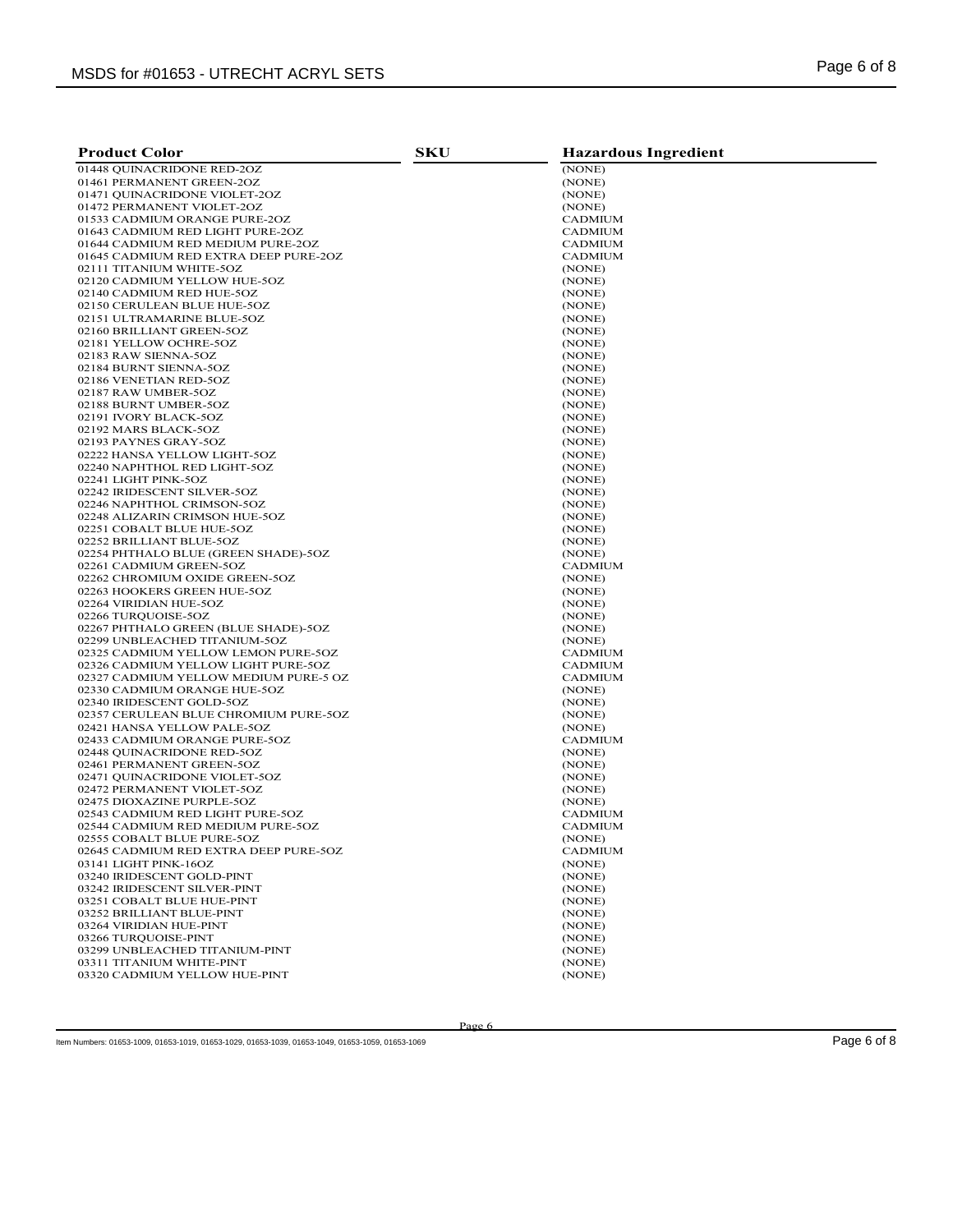| <b>Product Color</b>                   | <b>SKU</b> | <b>Hazardous Ingredient</b> |
|----------------------------------------|------------|-----------------------------|
| 03330 CADMIUM ORANGE HUE-PINT          |            | (NONE)                      |
| 03340 CADMIUM RED HUE-PINT             |            | (NONE)                      |
| 03348 ALIZARIN CRIMSON HUE-PINT        |            | (NONE)                      |
| 03350 CERULEAN BLUE HUE-PINT           |            | (NONE)                      |
| 03351 ULTRAMARINE BLUE-PINT            |            | (NONE)                      |
| 03360 BRILLIANT GREEN-PINT             |            | (NONE)                      |
| 03381 YELLOW OCHRE-PINT                |            | (NONE)                      |
| 03383 RAW SIENNA-PINT                  |            | (NONE)                      |
| 03384 BURNT SIENNA-PINT                |            | (NONE)                      |
| 03386 VENETIAN RED-PINT                |            | (NONE)                      |
| 03387 RAW UMBER-PINT                   |            | (NONE)                      |
| 03388-BURNT UMBER-PINT                 |            | (NONE)                      |
| 03391 IVORY BLACK-PINT                 |            | (NONE)                      |
| 03392 MARS BLACK-PINT                  |            | (NONE)                      |
| 03393 PAYNES GRAY-PINT                 |            | (NONE)                      |
| 03421 HANSA YELLOW PALE-PINT           |            | (NONE)                      |
| 03422 HANSA YELLOW LIGHT-PINT          |            | (NONE)                      |
| 03441 NAPHTHOL RED LIGHT-PINT          |            | (NONE)                      |
| 03442 NAPHTHOL CRIMSON-PINT            |            | (NONE)                      |
| 03448 OUINACRIDONE RED-PINT            |            | (NONE)                      |
| 03454 PHTHALO BLUE (GREEN SHADE)-PINT  |            | (NONE)                      |
| 03461 PERMANENT GREEN-PINT             |            | (NONE)                      |
| 03462 CHROMIUM OXIDE GREEN-PINT        |            | (NONE)                      |
| 03463 HOOKERS GREEN HUE-PINT           |            | (NONE)                      |
| 03467 PHTHALO GREEN (BLUE SHADE)-PINT  |            | (NONE)                      |
| 03472 PERMANENT VIOLET-PINT            |            | (NONE)                      |
| 03557 CERULEAN BLUE CHROMIUM PURE-PINT |            | (NONE)                      |
| 03626 CADMIUM YELLOW LIGHT PURE-PINT   |            | CADMIUM                     |
| 03627 CADMIUM YELLOW MEDIUM PURE-PINT  |            | <b>CADMIUM</b>              |
| 03645 CADMIUM RED EXTRA DEEP PURE-PINT |            | CADMIUM                     |
| 03655 COBALT BLUE PURE-PINT            |            | (NONE)                      |
| 03671 QUINACRIDONE VIOLET-PINT         |            | (NONE)                      |
| 03675 DIOXAZINE PURPLE-PINT            |            | (NONE)                      |
| 03733 CADMIUM ORANGE PURE-PINT         |            | <b>CADMIUM</b>              |
| 03843 CADMIUM RED LIGHT PURE-PINT      |            | <b>CADMIUM</b>              |
| 03844 CADMIUM RED MEDIUM PURE-PINT     |            | <b>CADMIUM</b>              |
| 05311 TITANIUM WHITE-GALLON            |            | (NONE)                      |
| 05391 IVORY BLACK-GALLON               |            | (NONE)                      |
| 94111 YELLOW LEMON-2OZ                 |            | (NONE)                      |
| 94112 YELLOW LIGHT-2OZ                 |            | (NONE)                      |
| 94113 YELLOW MEDIUM-2OZ                |            | (NONE)                      |
| 94114 YELLOW DEEP-2OZ                  |            | (NONE)                      |
| 94115 ORANGE-2OZ                       |            | (NONE)                      |
| 94116 RED LIGHT-2OZ                    |            | (NONE)                      |
| 94117 RED MEDIUM-2OZ                   |            | (NONE)                      |
| 94118 RED DEEP-2OZ                     |            | (NONE)                      |
| 96211 YELLOW LEMON-5OZ                 |            | (NONE)                      |
| 96212 YELLOW LIGHT-5OZ                 |            | (NONE)                      |
| 96213 YELLOW MEDIUM-5OZ                |            | (NONE)                      |
| 96214 YELLOW DEEP-5OZ                  |            | (NONE)                      |
| 96215 ORANGE-5OZ                       |            | (NONE)                      |
| 96216 RED LIGHT-5OZ                    |            | (NONE)                      |
| 96217 RED MEDIUM-5OZ                   |            | (NONE)                      |
| 96218 RED DEEP-5OZ                     |            | (NONE)                      |
| 97111 YELLOW LEMON-16OZ                |            | (NONE)                      |
| 97112 YELLOW LIGHT-16OZ                |            | (NONE)                      |
| 97113 YELLOW MEDIUM-16OZ               |            | (NONE)                      |
| 97114 YELLOW DEEP-16OZ                 |            | (NONE)                      |
| 97115 ORANGE-16OZ                      |            | (NONE)                      |
| 97116 RED LIGHT-16OZ                   |            | (NONE)                      |
| 97117 RED MEDIUM-16OZ                  |            | (NONE)                      |
| 97118 RED DEEP-16OZ                    |            | (NONE)                      |

Page 7